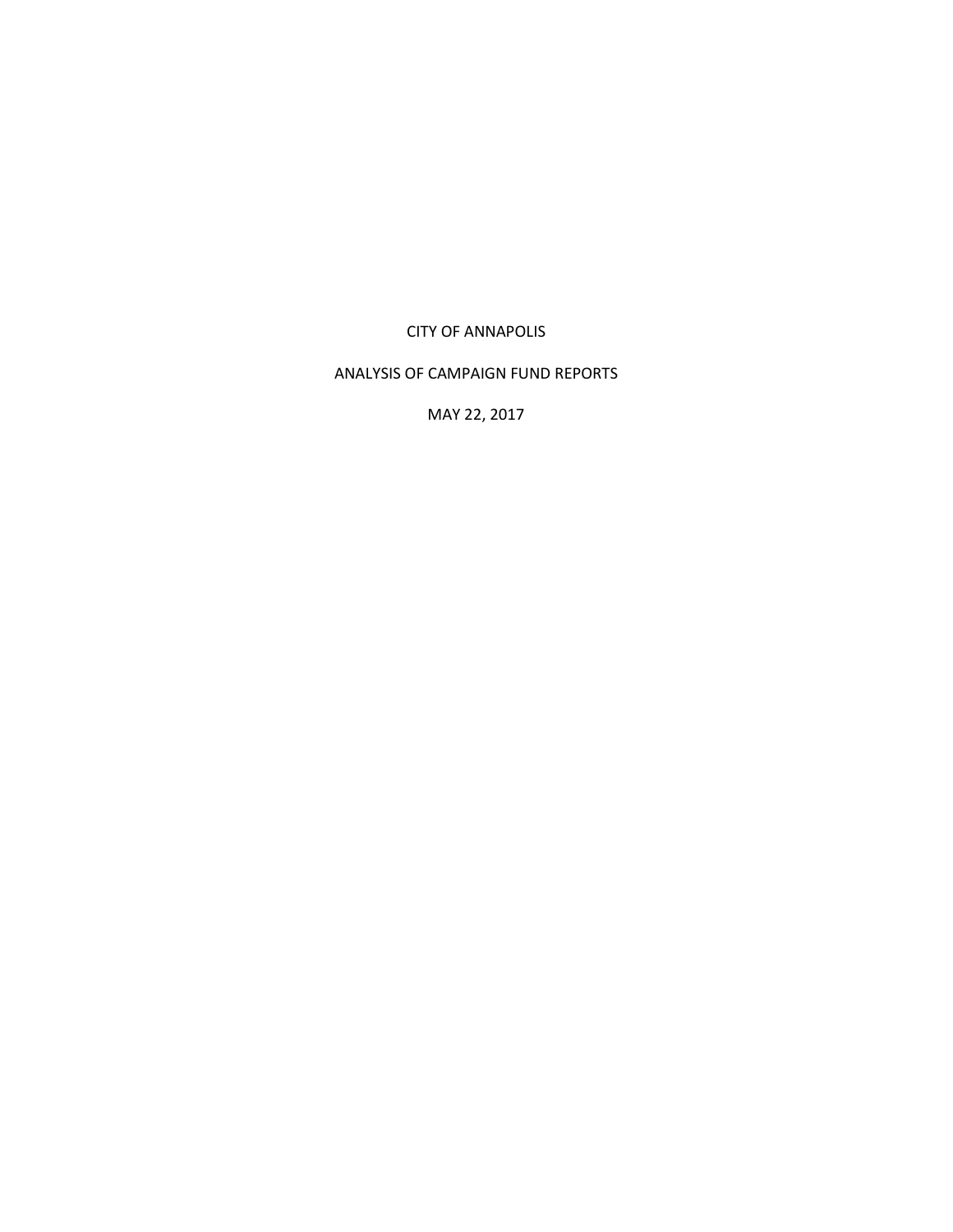# toal, griffith o ragula, LLC

**CERTIFIED PUBLIC ACCOUNTANTS** 

130 Admiral Cochrane Drive, Suite 200 · Annapolis, MD 21401 Office: 410.224.0343 • Fax: 410.224.0043

# Analysis of Campaign Fund Reports

To the City of Annapolis:

We have performed the procedures enumerated below, which were agreed to by the City of Annapolis, solely to assist you in evaluating the compliance with city law of the Campaign Finance Reports filed by candidates. This agreed-upon procedure engagement was conducted in accordance with attestation standards established by the American Institute of Certified Public Accountants. The sufficiency of these procedures is solely the responsibility of those parties specified in this report. Consequently, we make no representation regarding the sufficiency of the procedures described below either for the purpose for which this report has been requested or for any other purpose.

The agreed-upon procedures are as follows:

- 1. The period of the report is in accordance with City regulations.
- 2. The report was filed timely.
- 3. The beginning balance agrees to the ending balance of the previously filed report.
- 4. The Report is mathematically correct.
- 5. The amounts in the Summary of Receipts and Disbursements agree to:
	- Schedule 1 Schedule 2 Schedule 3 Schedule 4 Schedule 5
- 6. Report is signed by all appropriate persons.
- 7. The detail of Schedule 1 lists all contributors and required information (name, address and coding of receipt).
- 8. The individual amounts in Schedule 1 do not exceed City regulations.
- 9. The dates of the receipts are within the reporting period.
- 10. Loans and transfers activity is properly completed in accordance with City regulations.
- 11. Loans and transfers are within the reporting period.
- 12. The detail of Schedule 3 lists all disbursements.
- 13. Schedule 3 includes all required information (name, address and coding of disbursement) for disbursements in accordance with City regulations.
- 14. The dates of the disbursements are within the reporting period.
- 15. The amounts on Schedule 4 are completely detailed in accordance with City regulations.
- 16. The outstanding obligations at period end reconcile with the period's activity.
- 17. Schedule 5 details all in-kind contributions and includes all required information in accordance with City regulations.
- 18. The date of the in-kind contributions is within the reporting period.